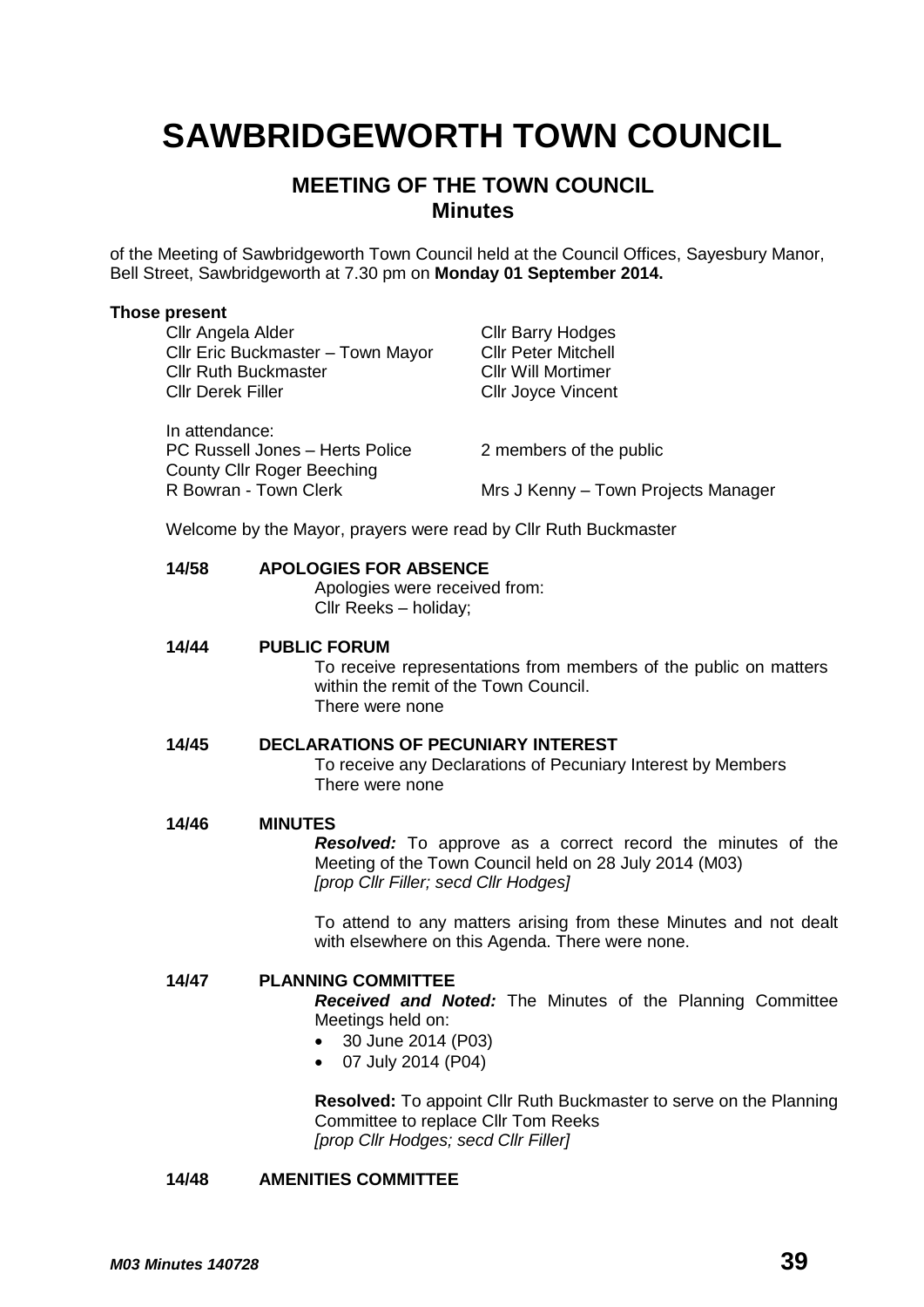*Received and Noted:* The minutes of the Amenities Committee Meeting held on:

07 July 2014 (A01)

#### **14/49 MAYOR'S CORRESPONDENCE/COMMUNICATIONS**

The mayor reported:

- letter of thanks from Sue Adams,
- thanks for attendance at civic service

other events attended during July:

- High Wych Pre School Nursery Teddy Toddle
- First Rivers Nursery Maintenance Day
- HCC chairman's garden party
- Cazfest
- EHDC chairman's civic service
- Bishops Stortford Music In The Garden
- The Guides 100 year birthday party

events coming up:

- 3rd Aug 6:30pm Commemoration church service at Gt St Mary's to which all councillors are invited.
- 4th Aug 8:30 am. Sawbridgeworth Mayors Civic Breakfast to launch the WW1 commemorations to which all councillors are invited.
- 5th Aug 8pm Hertford service at War Memorial event.

#### **14/50 VACANCY ON THE COUNCIL**

Clerk reported on the vacancy on the town council resulting from the resignation of Jane Adams.

There had been no call for an election by the due date and so Members are now free to co-opt a parishioner to the council.

Clerk advised that this would be advertised with a closing date of 31 August for interested parties to make themselves known and invited to attend the meeting of council on 28 September to make a short presentation to members.

### **14/51 REPRESENTATIVES & CHAMPIONS REPORTS**

To receive representatives reports from:

- o **County Councillor Roger Beeching** was not present but reported *in absentia*:
	- o A busy round of events as Chairman of the District Council.
	- o The summer season is being used to catch up on road maintenance work
	- o Consultation on subsidised buss services in the county

#### o **District Councillor Eric Buckmaster** reported:

- o Officers are still collating and inputting responses to the District Plan Consultation. We were thanked for our cooperation and public engagement and Indications are that responses from Sawbridgeworth are proportionately higher than other towns.
- o Officers have been meeting with developers and other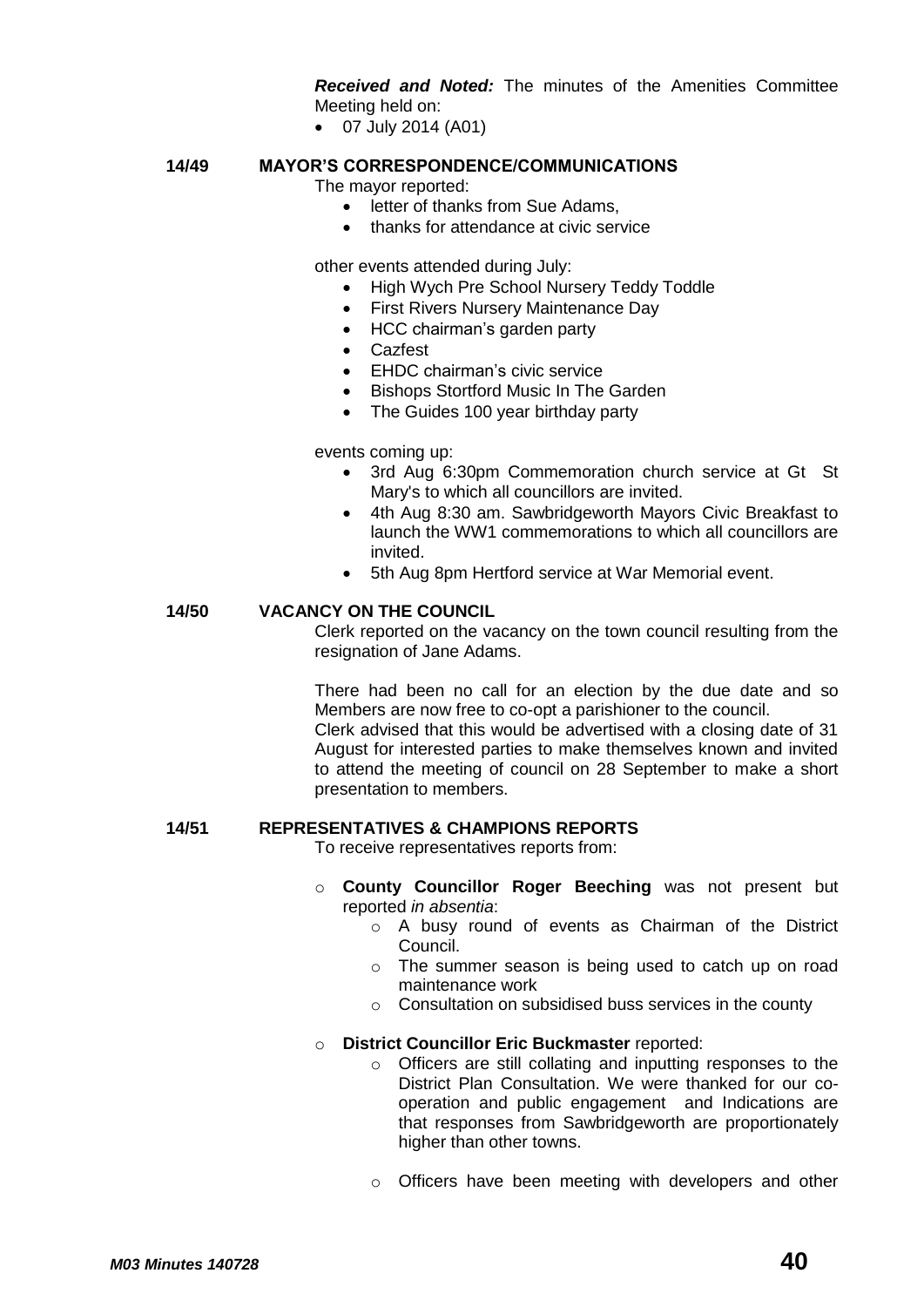stakeholders such as Highways Agency and Herts and Essex County Councils. David Sprunt of Essex County Council suggested that the latest published studies suggested a cost of £300-£400 million for the road between the A414 Eastwick Roundabout and a new Junction 7a. He, and Places for People believed that a northern bypass was not necessary to deliver the levels of growth being proposed in the Gilston Area and that the cost-benefit assessment of the proposal was very poor.

- o East Herts Health and Wellbeing strategy for 2013-2018 has been published.
- o Director of Public Health in HCC has provided £100k for each of the next two years, and I will be on a working group to consider ways of improving health outcomes in the district.

#### o **District Councillor Will Mortimer** reported:

- o He had chaired the Audit Committee
- o Recommendation for investing in property funds.
- o SIAS audits are now shared.

#### o **Hertfordshire Police PCSO Weston** reported:

- o Thanked council for sharing the Fun on the Field event
- o Had been giving safety awareness talks in primary schools
- o Caution about NO**<sup>2</sup>** canisters being used for legal highs
- o Liaison with the Youth Club
- o Yellow lines on Station Road had been completed.
- o Caravan has been cleared from Sheering Mill Lane.
	- Members asked:
		- Q Where NO**<sup>2</sup>** came from A Amazon
		- Q Danger swimming in cold lakes A Awareness
		- Q Air guns at Bullfields A Rural ops team found no real evidence
		- Q West Road Park noise including mopeds A Will investigate

#### o **Rivers Heritage Site and Orchard Cllr E Buckmaster** reported:

- o Maintenance Day had taken place
- o Now preparing for the next session
- $\circ$  Tools purchase with the grant from the town council were greatly appreciated

#### o **Duckling Centre Cllr Mitchell** advised:

- o Despite £1.9m cuts, 82 centres will remain grouped around Duckling Centre and Windhill
- o There is a high level of children at risk in Bishops Stortford.

#### o **Farmers Market Cllr Ruth Buckmaster** advised:

o Members had been circulated with an attendance rota

#### **14/52 GRANT APPLICATIONS**

*Resolved:* To make a grant of £500 to St Clare Hospice to assist with their Bereavement Counselling service *[prop Cllr Filler; secd Cllr Mitchell]*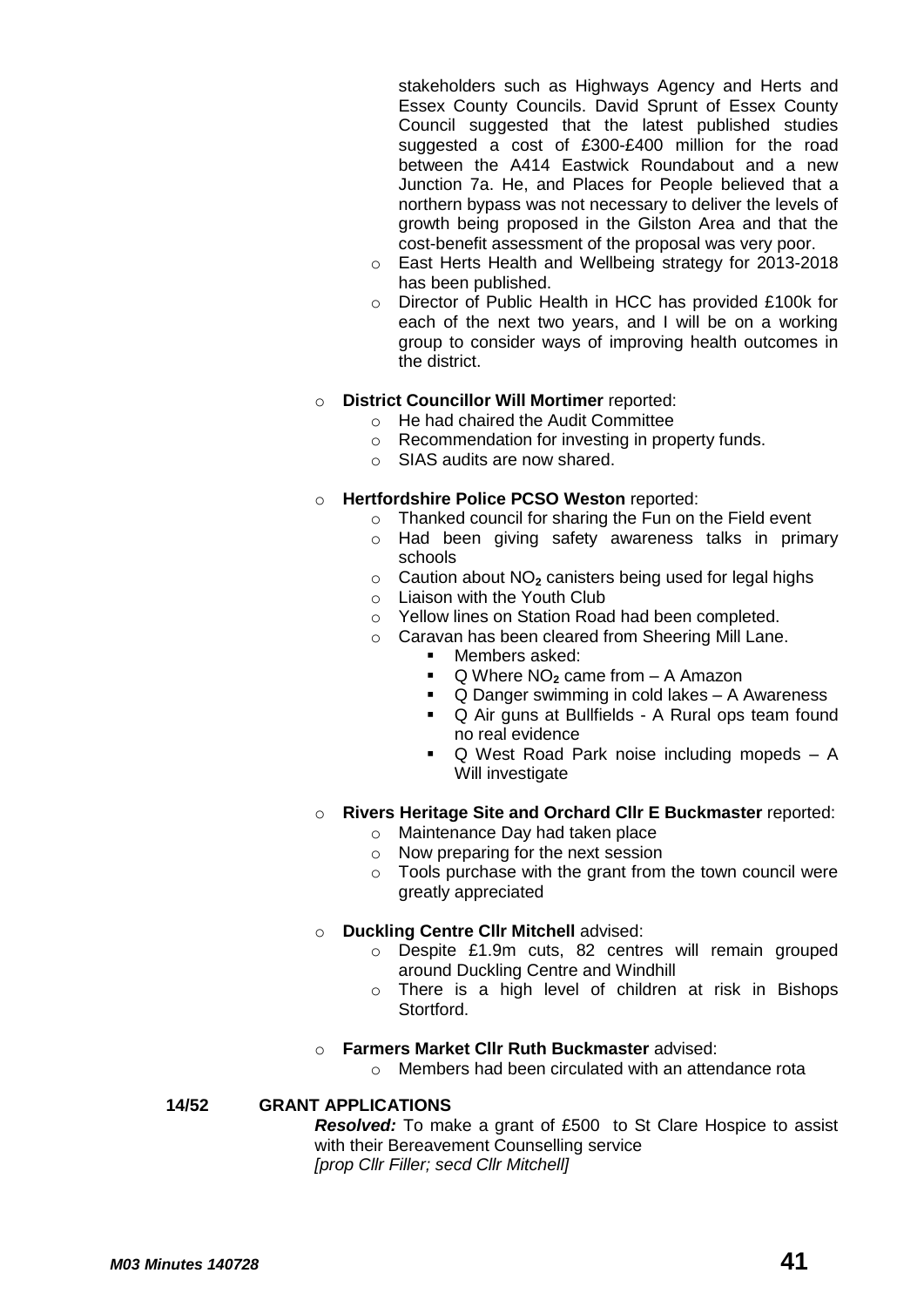*Resolved:* Not to make a grant to Herts Air Ambulance as their proposed Fun Day in 2015 was a duplication of the Fun on the Field event organised by Herts Police and the town council *[prop Cllr Mitchell; secd Cllr R Buckmaster]*

#### **14/53 CLERK'S REPORT**

Received and noted the Clerks Report:

 **Farmer's Market** The July market was attended by 550 visitors despite extremely wet weather. We had one new trader. One trader advised that she would no longer attend – however this is the second time she has done this when trade has been slow.

We are considering transferring the market to Town Green. We considered not holding an August market but Members of the Amenities Committee have decided that it should go ahead.

- **Sawbobus** The "new" green bus is now in service, and is generally liked by passengers. The second one is being collected this week in exchange for the original Sawbobus which is being disposed of in part exchange. We have received grants totalling £6,000 from Essex to support the service to Lower Sheering.
- **Mark Prisk MP** There has been no further interaction with EHDC over the approach made by Mark to EHDC on the nature of the plight of many (sic) retailers in the town.
- **Bell Street CCTV** The installation is taking place as this report is being written.
- **Bell Street Parking** The Parking Manager at EHDC has advised that following the Town Council's submission in January of this year, the "five minute grace" period is replacing the "zero tolerance" approach to parking in Bell Street.

Members should be aware that despite some traders claiming that parking is now permitted for 5 minutes in Bell Street, this is NOT the case and parking there is still an illegal act. The situation is being reviewed by EHDC in a year's time. Members may wish to review the "one hour free parking" scheme as a result of this decision.

- **Bell Street Conveniences** We still await the promised SLA from EHDC which is the precursor to further progress by them to release funds for the project. It is now three months since this was promised.
- **Town Green** There has been no further interaction with EHDC on this project since last month.

## **14/54 HOSPITAL DIAL-A-RIDE**

The mayor referred to last month's proposal at which the town clerk asked to research further. "This councils will do what other bodies won't. HCC is currently consulting on ways of reducing subsidies for transport."

Debate around whether demand should be proved before any further steps taken. Question of how that could be determined.

- o Should Quantitative or Qualitative analysis be provided.
- o Grant offered was for supply led service.
- o Does CVS car service fill this need?
- o Is this a duplication of the Hailey Centre shopping service?
- o Should HCC give money to another council whose need was greater than STC?
- o Suggested that Members should talk to passengers and interested parties in order to take a view.